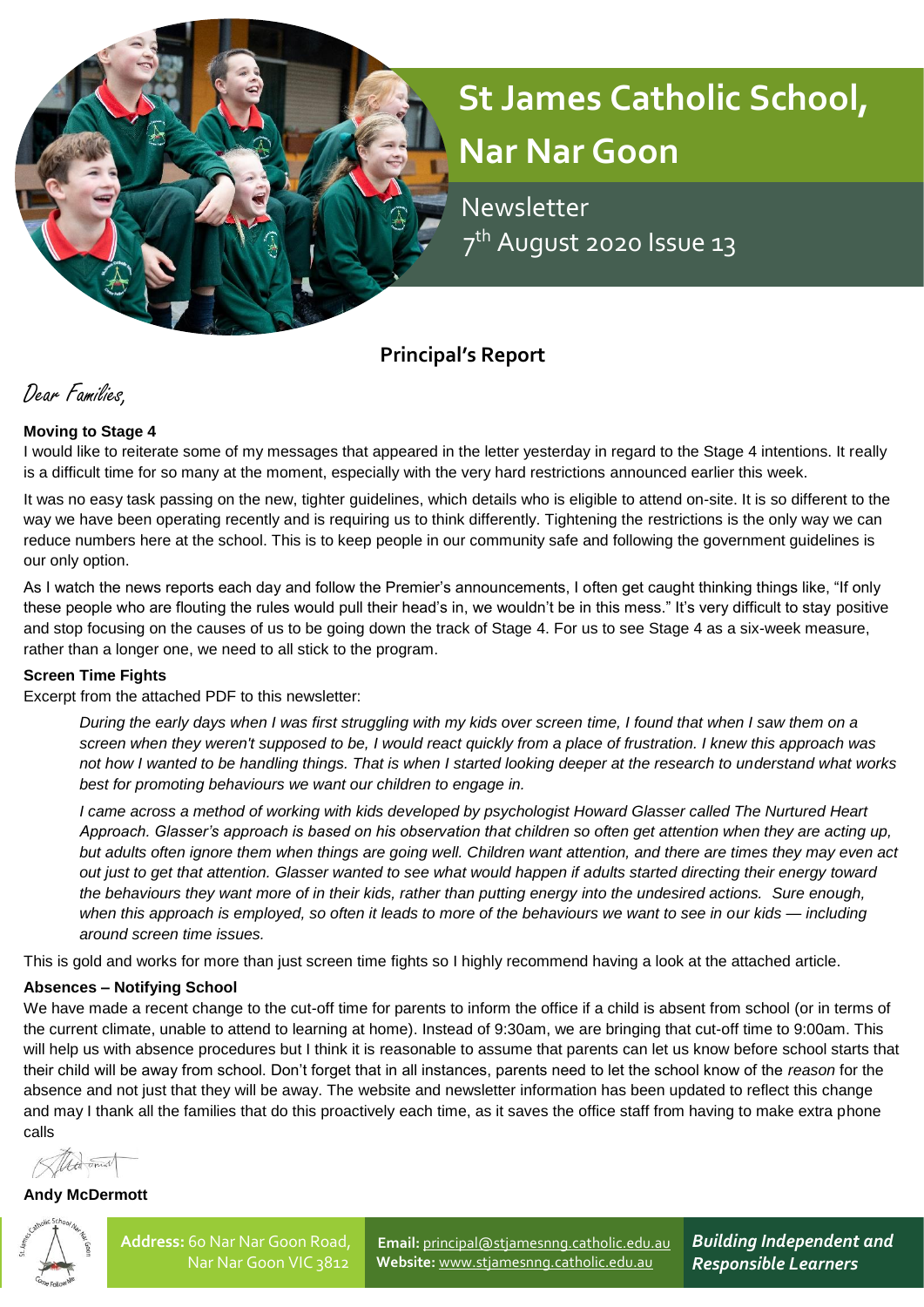# **Classroom News**

#### **Foundation/One**

Foundation and Year 1 students have been doing fantastic learning over the last few weeks! Students have been learning how to solve addition and subtraction problems by counting on/back and using tens frames, number lines and pictures. Students have also been exploring procedural writing. Students have written about how to brush your teeth, how to make play dough, how to make a smoothie and how to make a hot chocolate.

- I have enjoyed painting in Art. I painted using watercolours. I had to mix the paint with water to use them on the paper. -Jackson
- I enjoyed using watercolours to make a flower wheel. -Sophie
- I have enjoyed adding numbers such as 5 plus 5 equal 10. -Aanya
- I have enjoyed doing stretches, balancing and playing go-touch in P.E. -Finn
- I have enjoyed learning about addition and subtraction because I love Maths. -Aislin
- I love Maths. I have enjoyed solving subtraction problems. -Scarlett

#### **Year Two/Three**

Wow! What a start to the term. The Year 2/3's have rolled into the second round of remote learning quite well. In English, we continue to work on a range of comprehension strategies in our warm ups as well as through the CARS and STARS program. We have revised some of our text types that we explored earlier in the year. Students are becoming very good at developing and expanding on their arguments and continue to develop confidence in editing their work. This will provide them with great skills to argue for and against ideas (sorry parents if the students begin to try and negotiate new bed times!) We are beginning to explore grammar to a deeper level. Students are looking at different types of nouns including common and proper nouns, singular and plural nouns and collective nouns. Did you know the collective noun for bats is a cauldron or that a group of flamingos is known as a flamboyance?

In Mathematics, we have been learning about statistics and probability through chance and data games. We have been continuing to see Mr B's vast collection of Sydney paraphernalia in his videos (surely it must end soon!) We have also been learning how to present the data collected in graphs to clearly show our findings. This week we have begun to explore capacity, which should be very enjoyable (Mrs Kennedy said to say fun).

In Religion, we have been learning about the choices we make and the impact on others. This is timely as we are able to see the real life effects on our impacts during this hard and stressful time.

In Health, we have been learning about the parts of our brain and what their roles are and why they are important. Last week we also completed a digital literacy course through Google to have a safer presence online. If you would like to learn more about it, you can go to this website. [https://beinternetawesome.withgoogle.com/en\\_us/interland/](https://beinternetawesome.withgoogle.com/en_us/interland/)

#### **Time to Come in Bear - A Children's story about Social Distancing**

This is a lovely story. Click on the link [https://youtu.be/DA\\_SsZFYw0w](https://youtu.be/DA_SsZFYw0w)

# TIME TO COME IN REAR

# **St James Prayer**

Lord our Guiding Light, Let us follow in the footsteps of St James with shell in hand May the Spirit guide us to show love, peace and forgiveness Come follow me Help us to strive to do our best in all the learning we do We pray for wisdom with God's creation to care for all living things Come follow me Help us to be a friend, like St James was to Jesus Bless our families, friends and community Guide our community to nurture and grow in faith Come follow me

Amen

# **Advisory Committee**

Committee members for 2020 are:

#### **Executive Officials:**

Andrew McDermott and Fr Peter Kooloos

#### **Chairperson:** Gehan Dedigama

#### **Committee Members:**

| Ryan Lawlor     | Tory Parker (Secretary) |
|-----------------|-------------------------|
| Justine Langley | Liz Cunningham          |
| Steph Katta     |                         |

# **Parents and Friends**

Committee Members for 2020 are:

| President                                | Meagan Rogers   |  |
|------------------------------------------|-----------------|--|
| Secretary                                | Karen Lawlor    |  |
| Treasurer                                | Emma Spoard     |  |
| Monday Lunches                           | Donna Reilly    |  |
| <b>Advisory Committee Representative</b> | Justine Langley |  |
|                                          |                 |  |



**Address:** 60 Nar Nar Goon Road, Nar Nar Goon VIC 3812

**Email:** [principal@stjamesnng.catholic.edu.au](mailto:principal@stjamesnng.catholic.edu.au) **Website:** [www.stjamesnng.catholic.edu.au](http://www.stjamesnng.catholic.edu.au/)

*Building Independent and Responsible Learners*